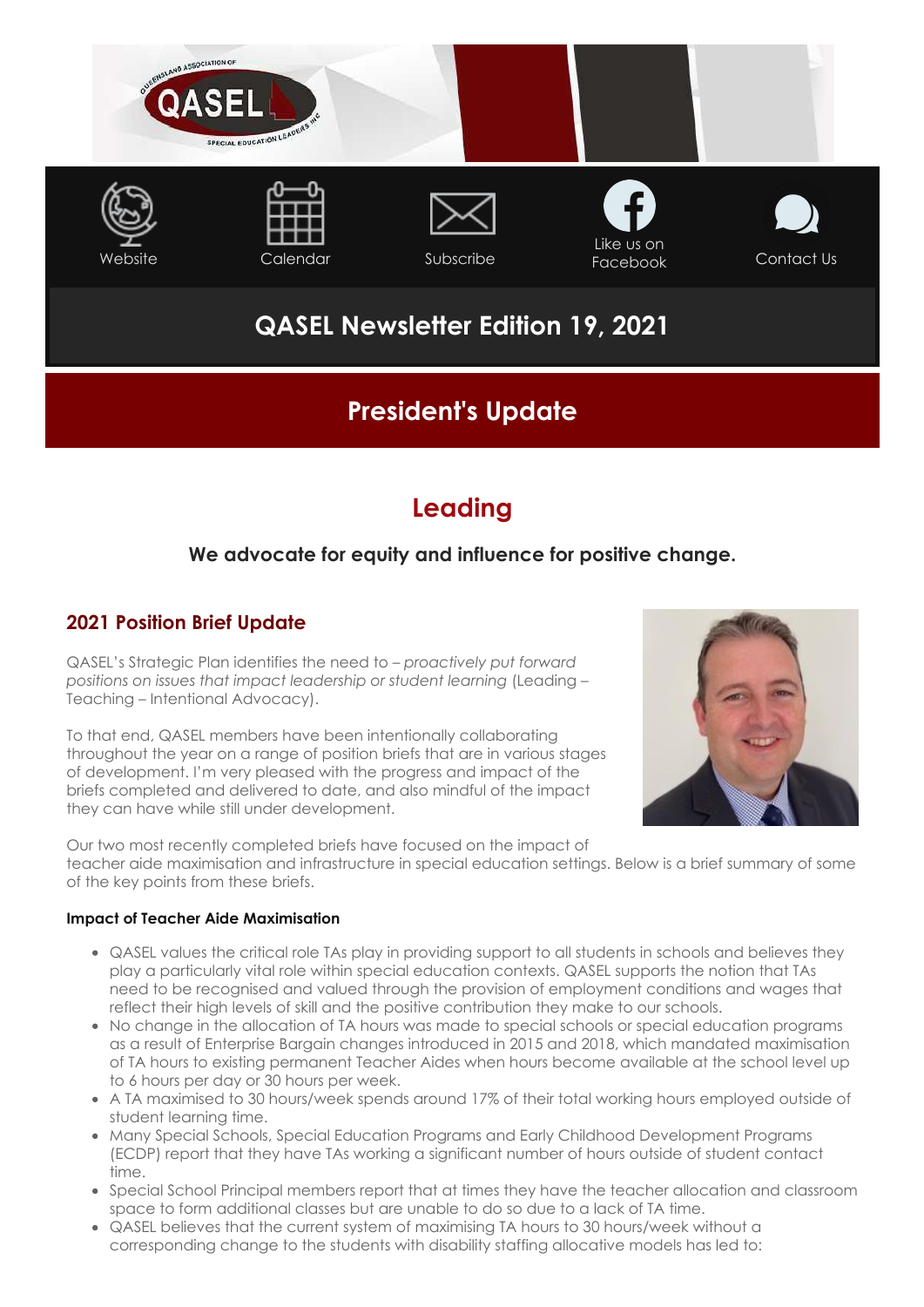- a substantial reduction in TAs being available to support students during learning time.
- a direct negative impact on student learning.
- decreased student and staff safety and increased exposure to occupational violence.
- increased workload for school leaders managing and supervising TAs outside of regular school hours.
- a decrease in the flexible use of TA time to support student learning and wellbeing.
- QASEL believes that due to the sessional-based nature of their programs, our ECDPs are particularly disadvantaged by TA maximisation.
- QASEL understands that many schools utilise their general grant and I4S funding to overcome the shortfall created by TA maximisation.
- QASEL believes the allocation of TA hours to all schools should factor in the increased hours expended by schools to meet maximisation expectations (i.e., each time a TA maximises outside of student contact time the allocation of funding to that school should increase to meet that additional cost).
- QASEL acknowledges that there have been some positives to come from TA maximisation. Many TAs have had opportunities for professional learning and upskilling while others have taken on tasks that reduce the workload of teachers and school leaders, and overall TAs also have an increased take home wage. However, the current TA allocations to special schools and special education programs is inadequate to meet the growing demand of hours to support TA maximisation. We just haven't got the balance right.

#### **Infrastructure in Special Education**

Since the introduction and implementation of the Department of Education's *Inclusive Education Policy* many primary and secondary schools have significantly changed the way in which they utilise their designated Special Education Program buildings.

- QASEL supports the provision of dedicated and purpose-built, flexible space/s to support the inclusion of all students with disabilities in primary and secondary schools. These spaces should support the ability of school leaders to make localised decisions based on the use of school facilities consistent with their current and developing model of inclusion.
- QASEL supports school facilities planning for students with disability in all schools that is informed by [evidence-based research, best practice and the](https://www.legislation.gov.au/Details/F2010L00668) **Disability Discrimination Act 1992**, [and the Disability](https://www.legislation.gov.au/Details/F2010L00668) (Access to Premises – Buildings) Standards 2010.
- QASEL supports the prioritisation of extensive renewal and upgrades to all schools that are no longer fit for purpose for people with disability to ensure they meet current requirements for accessibility.
- QASEL supports the inclusion of ECDP facilities in the infrastructure planning and funding model.
- Special schools have experienced significant enrolment growth in recent years. In addition to new buildings in existing special schools, three new special schools have been built in recent years.
- QASEL strongly recommends the development of a design standard for special schools that sets out the minimum standard and inclusions for the refurbishment or building of new facilities or schools and commits to actively engaging in the process to collaboratively develop these design standards.
- QASEL supports the prioritisation of extensive renewal and upgrades to special schools that are no longer fit for purpose.
- QASEL supports the introduction of a collaborative process to identify the real site capacity of every special school in Queensland, and an early planning process which includes community consultation to identify a way to respond to schools that are over or near that capacity.

The table below is a summary of progress on position briefs this year. All completed and endorsed briefs are available on the QASEL website in the members' section. My thanks to all members who have contributed. I also invite any members to put forward suggested briefs either through their regional councillor or email me directly at [president@qasel.org.au](mailto:president@qasel.org.au)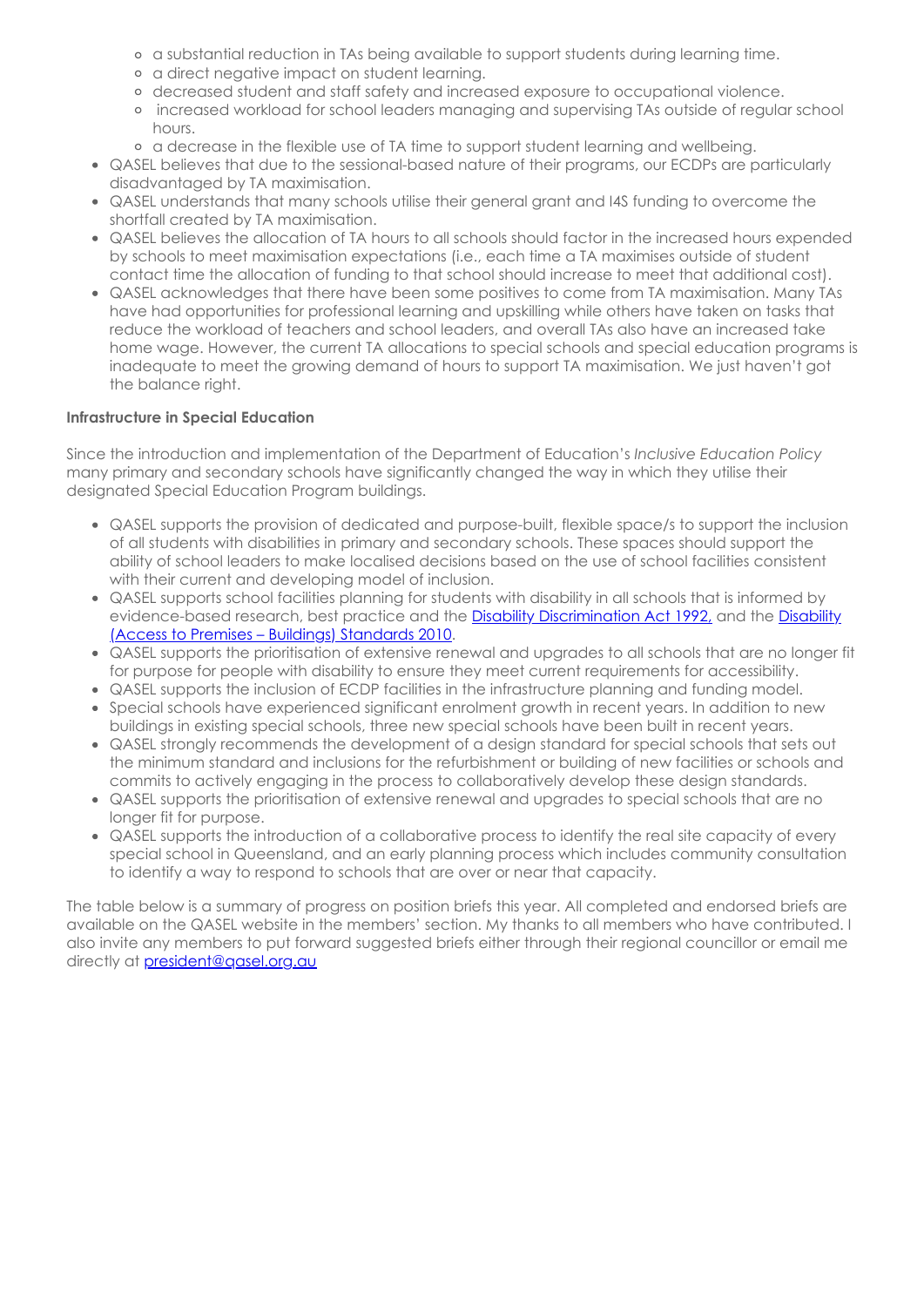| <b>Topic</b>                                                  | Initial collaboration | Draft out for feedback | Finalised | Endorsed (on website | Presented | <b>Impact</b>                                                                                                                                                                                                                                                                                                                                               |
|---------------------------------------------------------------|-----------------------|------------------------|-----------|----------------------|-----------|-------------------------------------------------------------------------------------------------------------------------------------------------------------------------------------------------------------------------------------------------------------------------------------------------------------------------------------------------------------|
| Early Childhood<br>Development Programs                       |                       |                        |           |                      |           | Presented to ADG D&I.<br>٠<br>ECDP subcommittee collaborating with D&I to produce<br>٠<br>best practices guidelines for ECDPs state-wide.<br>Planning underway for ECDP PD day in 2022.<br>٠                                                                                                                                                                |
| Workforce Capability:<br>Special Education Teachers           |                       |                        |           |                      |           | Presented to DDG PACS, ADG HR, and Minister.<br>٠<br>Shared with other associations.<br>٠<br>Special education identified as a priority area in the<br>٠<br>Turn to Teach Program.<br>Follow up meetings scheduled with HR and D&I teams.<br>٠<br>Early stages of developing a program in partnership<br>٠<br>with USQ.                                     |
| Impact of TA Maximisation<br>on Special Education<br>Settings |                       |                        |           |                      |           | Initial meeting with ADG HR to discuss concerns.<br>٠<br>Submitted to DDG PACS.<br>٠<br>Submitted for consideration as part of EB planning<br>٠<br>negotiations.                                                                                                                                                                                            |
| Leadership Structures in<br>Special Education                 |                       |                        |           |                      |           | Prioritised as next position paper to draft<br>٠                                                                                                                                                                                                                                                                                                            |
| Occupational Violence                                         |                       |                        |           |                      |           | Presented to DDG PACS, ADG HR, and Minister.<br>٠<br>QASEL president represented on stakeholder group.<br>٠                                                                                                                                                                                                                                                 |
| Students with Disability<br>Resourcing                        |                       |                        |           |                      |           | Presented to DDG SS, ADG D&I, DG and Minister<br>٠<br>QASEL represented on the stakeholder group<br>٠<br>QASEL has ongoing input into the review.<br>٠                                                                                                                                                                                                      |
| Senior Schooling                                              |                       |                        |           |                      |           | Next step - Small group meeting in 2022 to consider<br>٠<br>feedback - is it more than one position paper?<br>Broader representation of QASEL on QCE reference<br>٠<br>group.                                                                                                                                                                               |
| Infrastructure Issues in<br>Special Education                 |                       |                        |           |                      |           | Initial meeting with ISB to discuss concerns.<br>٠<br>Establishment of ministerial working party with<br>٠<br>representation from Minister's Office, ISB and SS D&I.<br>Establishment of Special School Principals group to<br>٠<br>collaboratively develop design standards for special<br>schools.<br>Continued input into infrastructure needs for SEPs. |

## **Linking**

## **We collaborate with purpose and support each other's wellbeing.**

### **Friend of QASEL Award: Deb Dunstone**

It was my great pleasure last week to present Deb Dunstone with a Friend of QASEL award. Following the Department of Education Queensland's Review into Disability conducted by Deloitte in 2017, Deb Dunstone was appointed as the foundation Assistant Director-General, State-Schools, Disability and Inclusion Branch.

Deb successfully led a team that has worked to deliver on the recommendations of this review,



and in doing so furthered the inclusion culture across all areas of our department. She has stood before the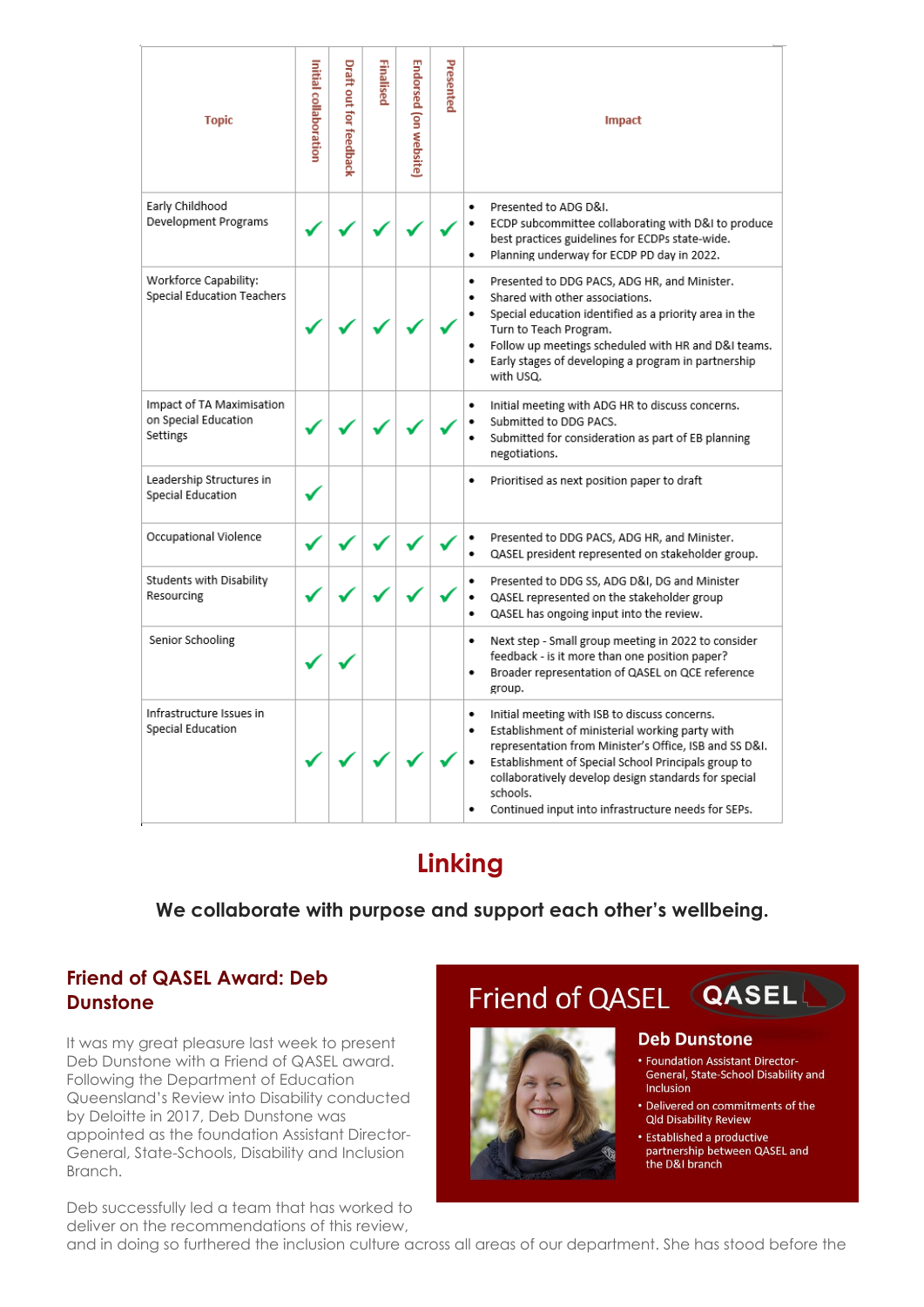Royal Commission and a Senate enquiry to talk proudly of the work of special educators in our schools, while acknowledging the system challenges that lay ahead.

During her time as ADG Disability and Inclusion, Deb has been a true friend of QASEL. Regularly meeting with both of the QASEL presidents during her time in the role, Deb has always been generous with her time and support.

Deb has also been a great supporter of QASELcon as a regular speaker, and has attended a range of other QASEL meetings, events and collaborative opportunities. In her role on the DoE Emergency Response Team throughout the challenges of COVID-19, Deb has and continues to ensure that the unique needs of our special education settings are not forgotten.

The partnership forged between the Disability and Inclusion Team and QASEL is truly a unique and powerful one that continues to grow today, and to deliver the best possible outcomes for all students with disabilities and those who support them.

#### **Road Trip – Darling Downs and South West Region**

(Insert photos of Toowoomba visit – I'll probably email or test you these from the road as we will be cutting timeline pretty short)

Terrific to get out to the Darling Downs and South West Region this week to meet with members. Thanks for taking the time to connect and discuss a range of issues impacting on your work including, the review of allocation of SWD resourcing, the impact of trauma in schools, infrastructure, leadership development and much more.

Special shout out to Dan at Pittsworth State School, Corina at Clifford Park Special School, Glen at Toowoomba West Special School, Stephanie at Drayton State School, Lisa at Wilsonton State School and Cassie at Middle Ridge State School. I grew up in Toowoomba so it was lovely to spend some time in my old stomping ground. Great also to connect with Leanne Wright, Regional Director while I was in town to discuss how QASEL can support the DDSW region in their work.

A reminder to all members across the state that if you are having and event or a significant meeting that you would like me to attend in the new year please let me know. Where ever possible, I'm keen to take every opportunity to connect with members in groups to talk about their work and how QASEL can support them.

# **Learning**

### **We learn together to build our individual and collective capability.**

#### **Successful Pathways Programs**

Does your school have innovative and effective programs in place to support students with disability to transition to a successful future beyond school? Perhaps a successful industry partnership that supports this work? Or a great career education program for students with disability? If the answer is yes to any of these questions then I need to hear from you – urgently!

Can you just shoot me a quick email ([president@qasel.org.au\)](mailto:president@qasel.org.au) with some dot point details of the program and your willingness to share further information about it? Thanks.

### **Conflict Resolution Podcasts**

The Principal Hotline and Complex Matters Referral Team have developed a 3-part podcast series around managing conflict in schools, featuring real life experiences and information on the impact that conflict and disputes have had on the health and wellbeing of a number of our principals.

Although the podcasts have been created for Principals, they are highly relevant and useful to all school leaders including HOSES, Deputy Principals, and department leaders.

Links to the three podcasts are below. They run for about 12-15 minutes each. I'd recommend them to all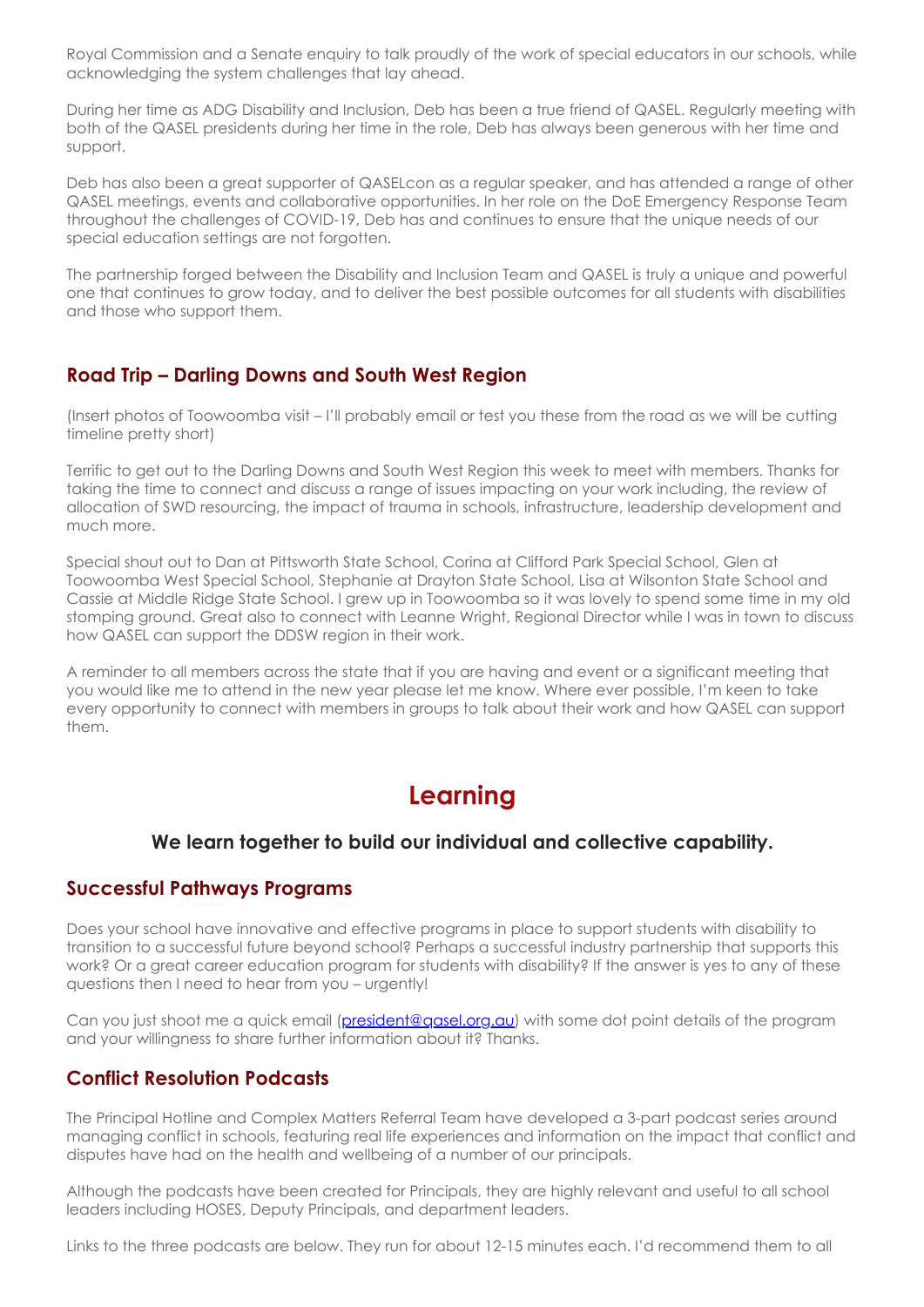members as a useful resource.

[Podcast-1 Conflict is inevitable](https://soundcloud.com/dete-4/principal-dispute-resolution-podcast-1-conflict-is-inevitable) 

[Podcast 2-Positive Outcomes](https://soundcloud.com/dete-4/principal-dispute-resolution-podcast-2-positive-outcomes)

[Podcast 3 - Using mediation to help with conflict](https://soundcloud.com/dete-4/principal-dispute-mediation-podcast-3-using-mediation-to-help-with-conflict)

### **New QASEL Co-ordinator of Professional Learning**

As part of QASEL's ongoing commitment to building individual and collective capability, I am pleased to advise members that from 2022 we have engaged (Coach) Caroline de Hennin as a co-ordinator of professional learning for one day per week.

Coach Caroline will work closely with our regional state councillors to help develop and deliver professional learning opportunities that are responsive to regional needs. My thanks to Steve Roberts, Principal Kuraby Special School, for facilitating this wonderful opportunity. I look forward to sharing more information with you in the new year around this work.

## **Sponsors and Business Partners**

**QASEL wishes to thank and acknowledge our Gold Business Partner:**



**QASEL wishes to thank and acknowledge our Silver Business Partner:**



**QASELcon22**

# **Date Claimer: 16 – 18 June 2022**

On the back of the tremendous success of QASELcon21, the conference planning committee are hard at work to make sure QASELcon22 is even bigger and better. Watch this space for more information coming soon.

**New and Returning Members**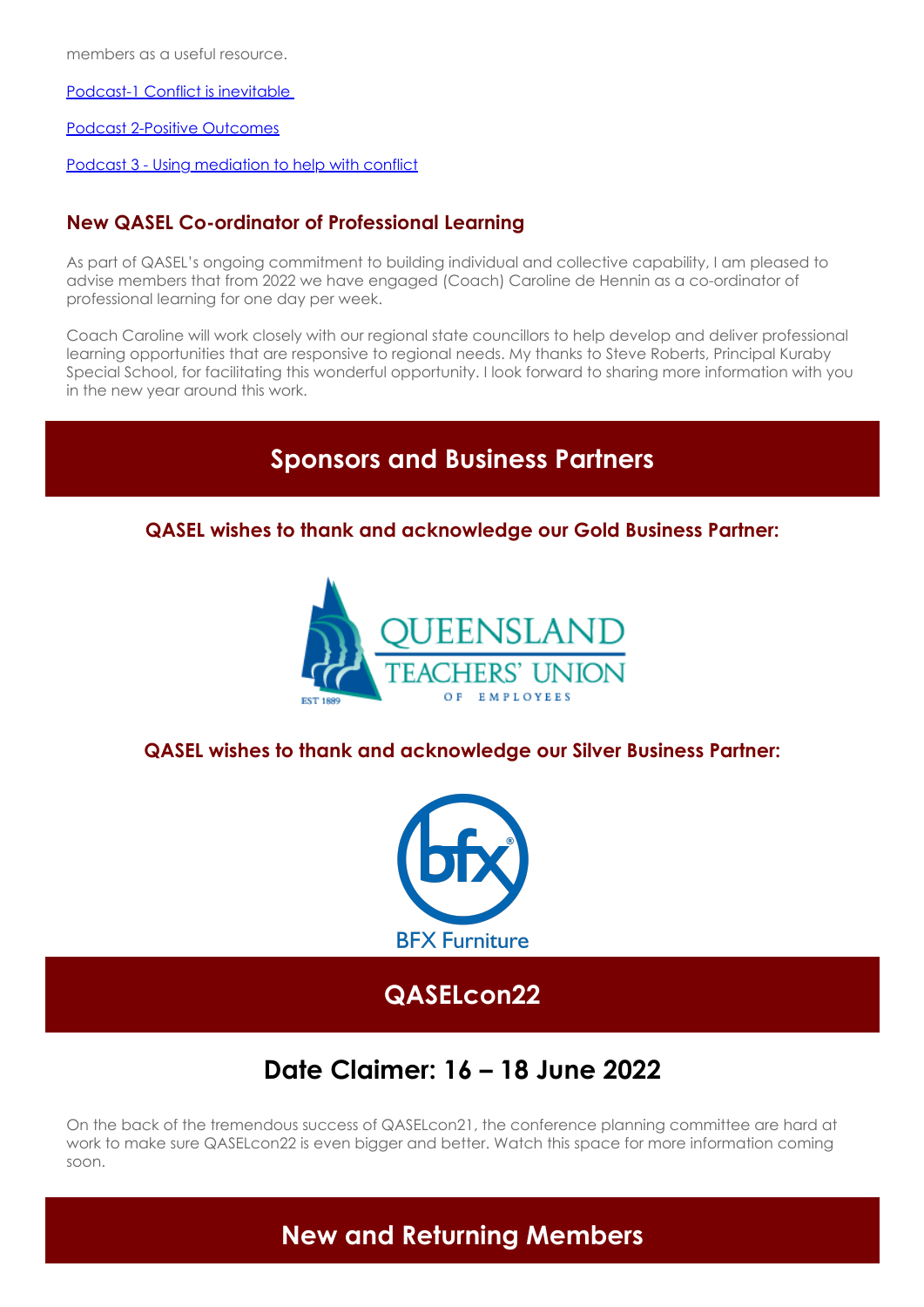A massive welcome and thank you to the following new and returning members;

- Annalise Taylor Redland District Special School
- Sam Leigh-Cooper Sunnybank Special School

We look forward to linking, leading and learning with you throughout 2021 and beyond.

## **President's Diary**

If you have any thoughts or feedback on any recent or upcoming events in the President's Diary, please don't hesitate to send me an email. Your feedback is always welcome.

#### **Meetings and events in recent weeks:**

- Meeting regarding Teacher Aides' EB negotiations
- Meetings regarding Students with Disability Resource Allocation Review
- Presentation of Friend of QASEL award to Deb Dunstone
- COVID stakeholder update
- Discussion on School Audit Review Framework
- Meeting DoE Pathways Initiatives
- Meeting with QSPA
- Meeting with NDIS
- Minister's Infrastructure Working Group
- Digital Learning Project Board meeting
- Special School Data Project meeting (Metro)
- SBMAQ meeting
- Road Trip Darling Downs and South West Region

#### **Upcoming meetings and events**

- Safety Framework Review Project Risk and Governance Working Groups
- Students with Disability Resource Allocation Review Stakeholder Reference Group
- QASEL meeting & Jigsaw visit with DDG State Schools, Peter Kelly
- School visits with ADG D&I, Dion Coghlan Bremer State High, Forest Lake State High
- Meeting Upskilling Program for special education teachers
- Joint QASEL/QTU executive meeting
- Principal Health and Wellbeing Implementation Group
- 1-1 Meeting with Acting Director-General, Craig Allen
- COVID stakeholder meetings
- QCE System Principals' Reference Group
- Respectful Relationships Education Advisory Group meeting
- Association Presidents meeting

## **Other Messages**

### **Message from Lorena Clayton**

A short message below from a good friend of QASEL and conference presenter (in both Brisbane and Townsville) Lorena Clayton.

Saturday 13 November was World Kindness Day. Here is a little [video](https://vimeo.com/644217418/53960f3c49) from me on the importance and benefits of kindness, just to brighten your day.

#### **Able - All Abilities Community: Creating inclusive and accessible workplaces**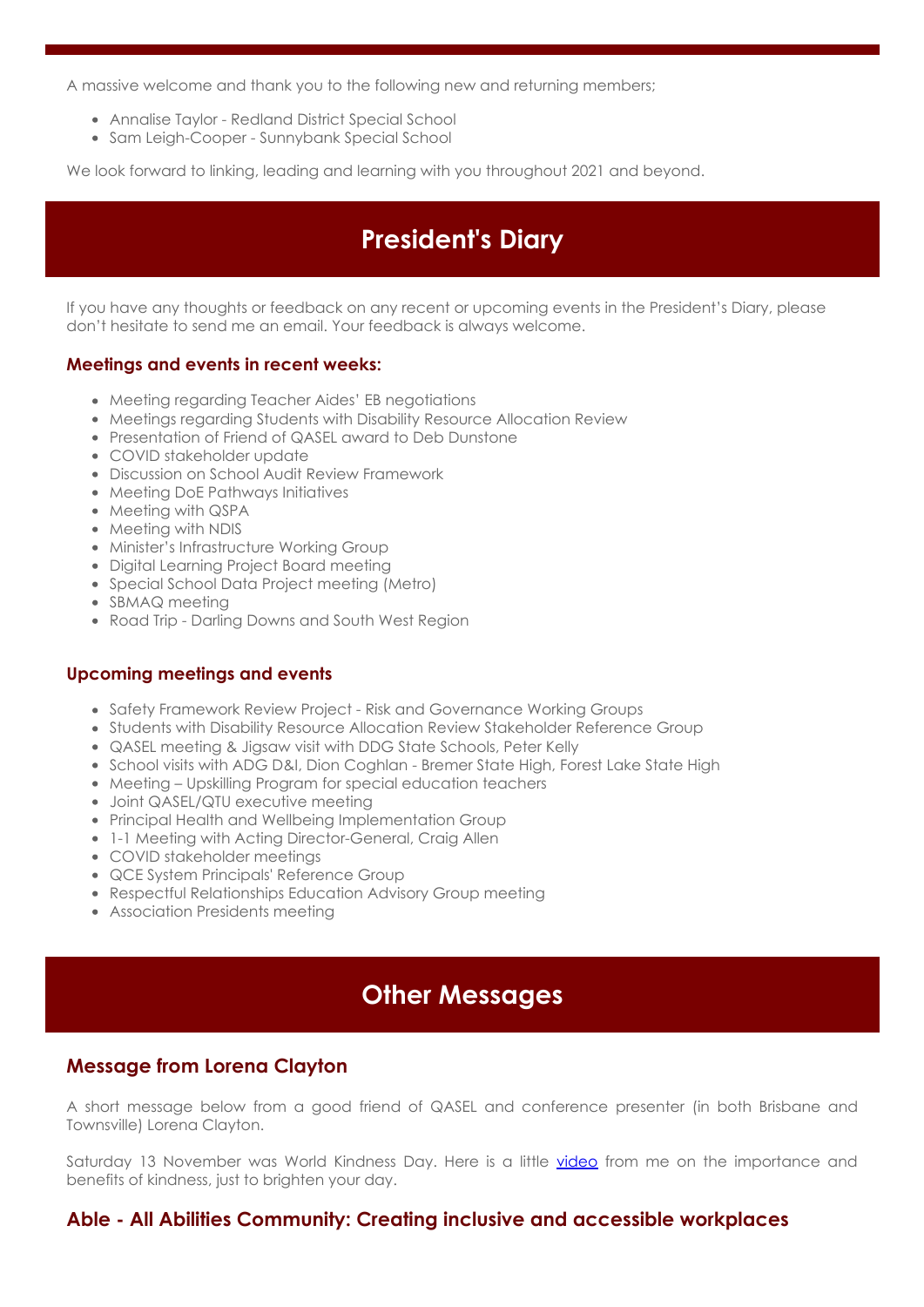**Are you interested in helping to create inclusive workplaces through implementation of Able? Valuing talent in all abilities workforce strategy?**

You can contribute to creating workplaces where we all belong. We are looking for new **Able – All Abilities Steering Committee** members for 2022.

The Able – All Abilities Steering Committee consists of employees who are committed to leading cultural change through building understanding and creating an inclusive workplace.

[As a part of the committee you will contribute to the delivery of actions in the](https://qed.qld.gov.au/workingwithus/induction/workingforthedepartment/humanresources/Documents/able-workforce-strategy.pdf) **Able. Valuing talent in all abilities workforce strategy**, and will be empowered to drive initiatives including but not limited to: coordinating events; building membership and content for the Able – All Abilities online community; and providing guidance and insight into the experiences of departmental staff across Queensland who live with disability.

Nominations are requested by **COB 10 December 2021.**

#### **[2022 Steering Committee Expression of Interest.docx](https://elearn.eq.edu.au/bbcswebdav/pid-455845-dt-announcement-rid-35845721_1/xid-35845721_1) [2021 Terms of Reference Able Steering Committee.docx](https://elearn.eq.edu.au/bbcswebdav/pid-455845-dt-announcement-rid-30820651_1/xid-30820651_1) [2022 Nomination template.docx](https://elearn.eq.edu.au/bbcswebdav/pid-455845-dt-announcement-rid-35845717_1/xid-35845717_1)**

**You can also find the** *Expression of Interest***,** *Terms of Reference* **and** *Nomination Template* **on the Able - All Abilities Online Community [\(open via Google Chrome or Microsoft Edge\), or email –](https://elearn.eq.edu.au/webapps/blackboard/content/listContent.jsp?course_id=_149265_1&content_id=_25113466_1&mode=reset) [weallbelong@qed.qld.gov.au](mailto:weallbelong@qed.qld.gov.au)** 

#### **Are your communications accessible and inclusive?**

It's important our department's communication and marketing materials are accessible and inclusive for everyone.

The Strategic Communication and Engagement team recently launched a new **Accessible and inclusive communication hub.** The hub provides links to various departmental and Queensland Government resources that are available to support you in creating accessible communications, marketing, events and meetings.

If you're promoting an initiative to internal or external audiences, there are a number of considerations to ensure your communications are inclusive and accessible to people with disability.

No matter your role or involvement in communication and marketing activities, there are some great tips for everyone – including how to run inclusive meetings, use inclusive language or write respectfully in the workplace.

Accessible and inclusive communication is effective communication.

If you have any suggestions to improve this page, please contact Lauren Tapiolas, Senior Communications and Marketing Officer, SCE at **[Lauren.Tapiolas@qed.qld.gov.au](mailto:Lauren.Tapiolas@qed.qld.gov.au)** or 07 3328 6604.

#### **Awareness sessions**

Join a facilitated **[90 minute Able awareness session](https://www.eventbrite.com.au/e/able-all-abilities-awareness-session-approx-90-minutes-tickets-157886549921)** on Microsoft Teams (Offered 08 December, 11am).

In this session, we will explore disability or diverse abilities, accessibility in the workplace and potential barriers to inclusion, and also look at departmental data to understand why disability confidence is vital to inclusion in the workplace.

[If you prefer a self-paced option, we also offer an online learning module as part of the](https://learningplace.eq.edu.au/CAMS/public/course/ViewCourseOccurrence.aspx?OccurrenceId=180164)  **We all belong learning suite**.

#### **Occupational Violence and Aggression Prevention Strategy Launch**

On 12 October 2021, Minister for Education Grace Grace MP launched the Department of Education's **Occupational** Violence and Aggression Prevention Strategy in response to the increasing prevalence of occupational violence and